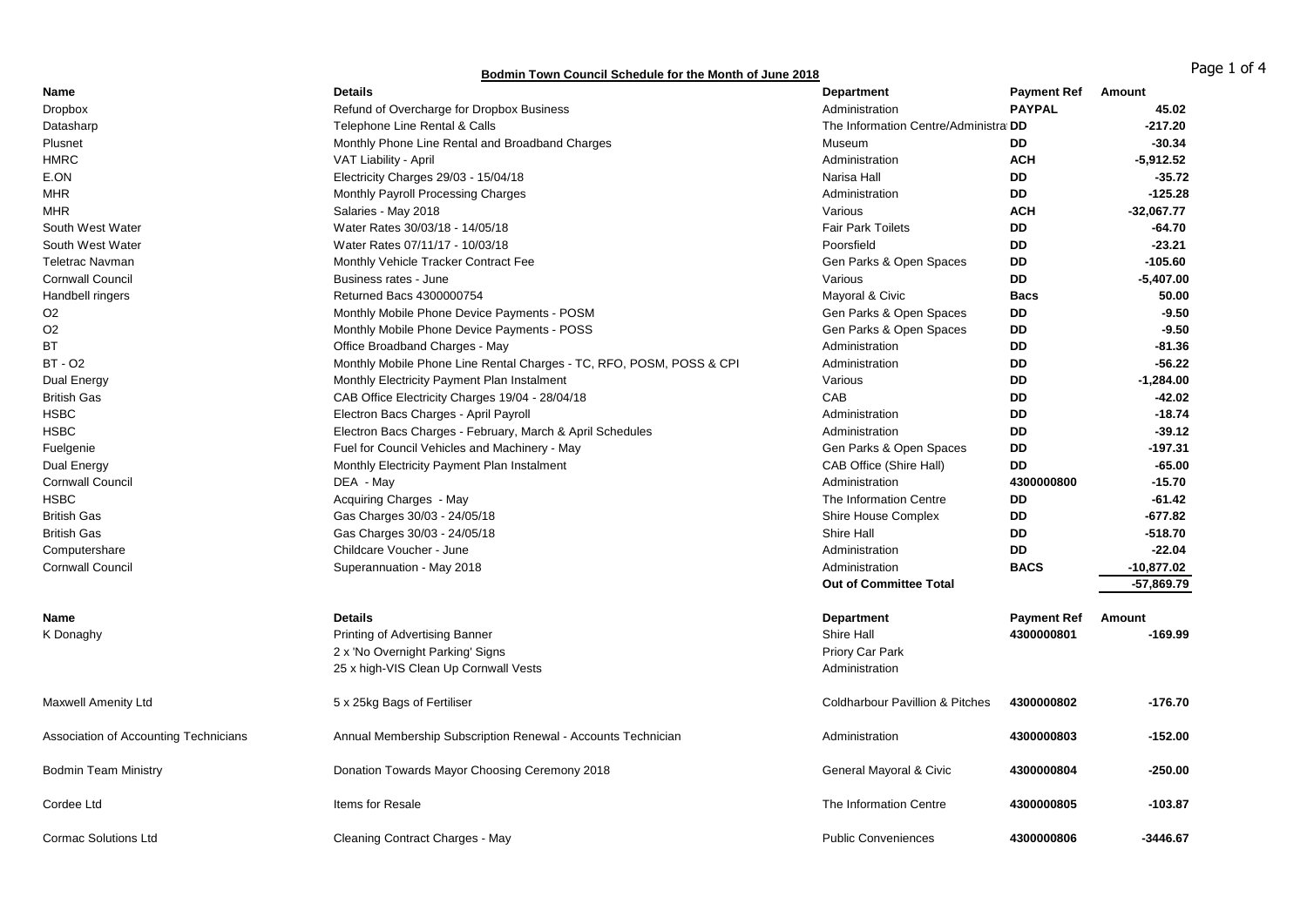|                                                   | 1 x Days Hire of Parks Vehicle<br>MOT and Repair on Piaggio Van<br>Fuel for Council Vehicles and Machinery                                              | Gen Com Parks & Open Spaces<br>Gen Com Parks & Open Spaces<br>Gen Com Parks & Open Spaces |            | Page 2 of 4 |
|---------------------------------------------------|---------------------------------------------------------------------------------------------------------------------------------------------------------|-------------------------------------------------------------------------------------------|------------|-------------|
| Davey Electrical Services Ltd                     | Call Out to Repair Faulty Water Heater<br>Call Out to Repair Faulty Light Fitting                                                                       | Shire House Complex<br>Museum                                                             | 4300000807 | $-116.93$   |
| Premier Forest Products Ltd                       | 2 x Bags of Postcrete and 1 x Gate Post<br>1 x Gate Spring with Nuts and Bolts<br>Various Wood for Shuttering Concrete Bases for Benches and Waste Bins | Berryfields (Play Area)<br>Victoria Park<br>Gen Com Parks & Open Spaces                   | 4300000808 | $-163.17$   |
| Duchy Cemetery's Ltd                              | Preparation of Grave for Burial                                                                                                                         | Gen Com Parks & Open Spaces                                                               | 4300000809 | $-380.00$   |
| E.On - Unmetered supplies                         | <b>Electricity Charges for Street Lighting</b>                                                                                                          | Priory & Fair Parks                                                                       | 4300000810 | $-76.70$    |
| <b>Handbell Ringers</b>                           | Performance at Mayor Choosing Ceremony 2018                                                                                                             | General Mayoral & Civic                                                                   | 4300000811 | $-50.00$    |
| Hydroscand                                        | Spool Valves for John Deere Tractor Hydraulic Couplings<br>1 x 25L Hydraulic Oil for Lewis Back Hoe                                                     | Gen Com Parks & Open Spaces<br>Gen Com Parks & Open Spaces                                | 4300000812 | $-121.01$   |
| Ricoh UK Ltd                                      | Quarterly Photocopier Leasing and Usage Charges<br>Quarterly Photocopier Leasing and Usage Charges                                                      | <b>Bodmin Town Museum</b><br>The Information Centre                                       | 4300000813 | $-458.79$   |
| Institute of Risk Management                      | Annual Membership Renewal Charge - Accounts Technician                                                                                                  | Administration                                                                            | 4300000814 | $-145.00$   |
| Jewson Limited                                    | 4 x Bags of Postcrete                                                                                                                                   | <b>Beacon Local Nature</b>                                                                | 4300000815 | $-34.80$    |
| <b>Kestrel Guards</b>                             | Guard Cover for Room Bookings 16/05 - 08/06/18<br>Guard Patrols 18/05 - 09/06/18<br>Guard Patrols During Fair Visit 14/05 - 20/05/18                    | Shire House Complex<br>Narisa Hall<br><b>Fair Park</b>                                    | 4300000816 | $-289.20$   |
| <b>LBS Worldwide Ltd</b>                          | Various Hose Connectors and Hose                                                                                                                        | Flowerbeds and Floral Displays                                                            | 4300000817 | $-181.94$   |
| Lighting & Illumination Technology Experience Ltd | 10 x Red LED, 10 x White LED Lights and 6 x Black Power Leads                                                                                           | Christmas Lighting                                                                        | 4300000818 | $-736.80$   |
| Mason Kings                                       | Fitting of Back Hoe to 4066R John Deere Tractor<br>Additional Years Warranty on 4066r John Deere Tractor                                                | Gen Com Parks & Open Spaces<br>Gen Com Parks & Open Spaces                                | 4300000819 | $-540.00$   |
| <b>MC Products UK Ltd</b>                         | 3 x Pairs of Needle Resistant Gloves                                                                                                                    | Gen Com Parks & Open Spaces                                                               | 4300000820 | $-107.68$   |
| Nomix Enviro                                      | 4 x 5L Roundup Proactive Weed Killer                                                                                                                    | Gen Com Parks & Open Spaces                                                               | 4300000821 | $-162.00$   |
| Officesmart                                       | <b>Various Stationery</b>                                                                                                                               | Administration                                                                            | 4300000822 | $-137.51$   |
| Speedy Asset Services Ltd (Prolift)               | 3 Places on 1PAF, 3A, 3B & 1B Platform Training Course and Exam Fees                                                                                    | Gen Com Parks & Open Spaces 4300000823                                                    |            | $-990.00$   |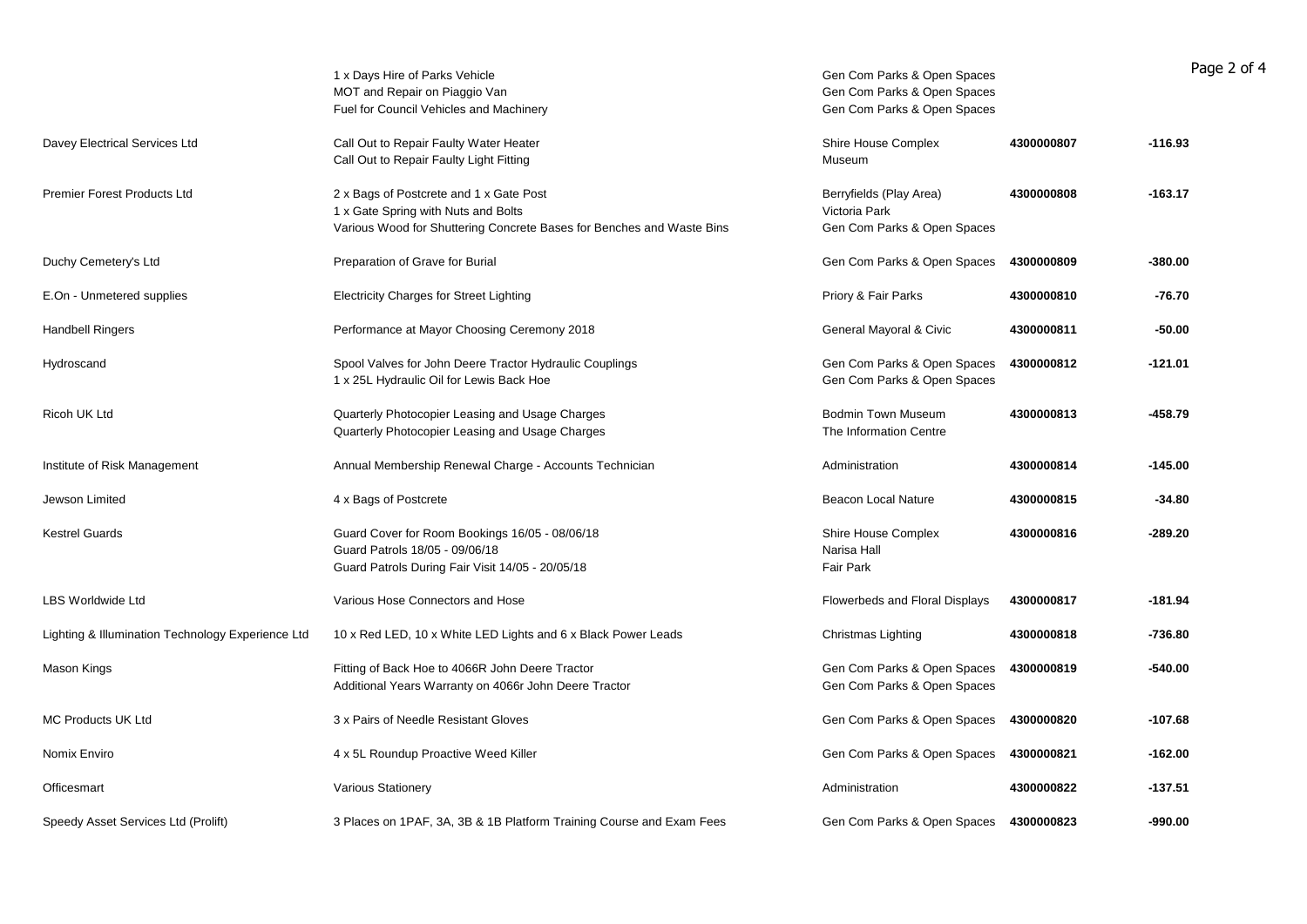| A.E Rodda & Sons Limited           | 5 x cream by Post Services                                                                                                          | The Information Centre                                       | 4300000824 | -23.63 Page 3 of 4 |
|------------------------------------|-------------------------------------------------------------------------------------------------------------------------------------|--------------------------------------------------------------|------------|--------------------|
| <b>RTP Surveyors Ltd</b>           | Feasibility Study and Report on Proposal to Build New Toilet Block                                                                  | Administration                                               | 4300000825 | -1800.00           |
| Trade UK                           | 10L x Masonry Paint Cornish Cream<br>1 x Safety Glasses and 2 x Door Locks                                                          | <b>Higher Bore St Toilets</b><br>Gen Com Parks & Open Spaces | 4300000826 | $-51.96$           |
| G4S Cash Solutions (UK) Limited    | Cash Collection and Processing Charges - April & May                                                                                |                                                              | 4300000827 | $-345.26$          |
| <b>Signpost Solutions</b>          | 10 x Round Bin Clamps                                                                                                               | Gen Com Parks & Open Spaces                                  | 4300000828 | $-59.46$           |
| SUEZ Recycling and Recovery UK Ltd | Trade and Recycling Waste Collection Services - May                                                                                 | Shire House Complex/The<br><b>Information Centre</b>         | 4300000829 | $-114.43$          |
| South West Wildlife Services       | Upgrade of Existing Pest Control Contract to Monthly Servicing                                                                      | Gen Com Parks & Open Spaces                                  | 4300000830 | $-180.00$          |
| South West Loos                    | Hire of Portable Toilet Unit and 2 x Service Visits                                                                                 | Poorsfield                                                   | 4300000831 | $-52.80$           |
| Spaldings Ltd                      | 6 x Sun Protection Factor                                                                                                           | Gen Com Parks & Open Spaces                                  | 4300000832 | $-131.04$          |
| Stable Art                         | 5 x Photo Frames                                                                                                                    | General Mayoral & Civic                                      | 4300000833 | $-82.50$           |
| <b>Teleshore Group</b>             | 6 x Ground Protection Boards, 4 x 5L Hydraulic Fluid and 30m x 2m Grass Matting                                                     | New Cemetery                                                 | 4300000834 | $-1207.20$         |
| Tinten on Farm Composting Ltd      | 2 x Loads of Green Waste for Recycling                                                                                              | Gen Com Parks & Open Spaces                                  | 4300000835 | $-122.43$          |
| <b>Truro Tractors Ltd</b>          | 3 x PTO Sheer Pins & 3 x Lynch Pins for Teagle Mower                                                                                | Gen Com Parks & Open Spaces 4300000836                       |            | $-8.11$            |
| Vaughtons                          | 2 x Single Neck Ribbons - Major & Deputy Major                                                                                      | General Mayoral & Civic                                      | 4300000837 | $-72.79$           |
| <b>Vincent Tractors Ltd</b>        | Supply and Fit Reflectors and Grass Shute - Kubota G26 Mower<br>Supply and Fit Light Unit and Anti-Scalp Wheel - Kubota F2880 Mower | Gen Com Parks & Open Spaces<br>Gen Com Parks & Open Spaces   | 4300000838 | $-900.49$          |
| Viridor Waste Management Ltd       | Hire of Skip and 3 x Collections of Waste - May                                                                                     | Gen Com Parks & Open Spaces                                  | 4300000839 | $-1106.26$         |
| <b>Western Electrical Ltd</b>      | 1 x Bulk Head Light and 100 x Cable Ties                                                                                            | Gen Com Parks & Open Spaces                                  | 4300000840 | $-42.17$           |
| Western Steeplejacks               | Repairs to Slipped Roof Slate                                                                                                       | Shire House Complex                                          | 4300000841 | $-300.00$          |
| <b>Westair Reproductions Ltd</b>   | Items for Resale                                                                                                                    | <b>Bodmin Town Museum</b>                                    | 4300000842 | $-18.00$           |
| Emily Whitfield-Wicks Photography  | Photographic Coverage of Mayor Choosing Ceremony 2018                                                                               | General Mayoral & Civic                                      | 4300000843 | $-150.00$          |
| Eric Brown Plumbing and Heating    | Supply and Fitting of Water Heater                                                                                                  | Shire House Complex                                          | 4300000844 | $-262.32$          |
| <b>BRIN</b>                        | Poorsfield Rental 2017/18                                                                                                           | Poorsfield                                                   | 4300000845 | $-100.00$          |